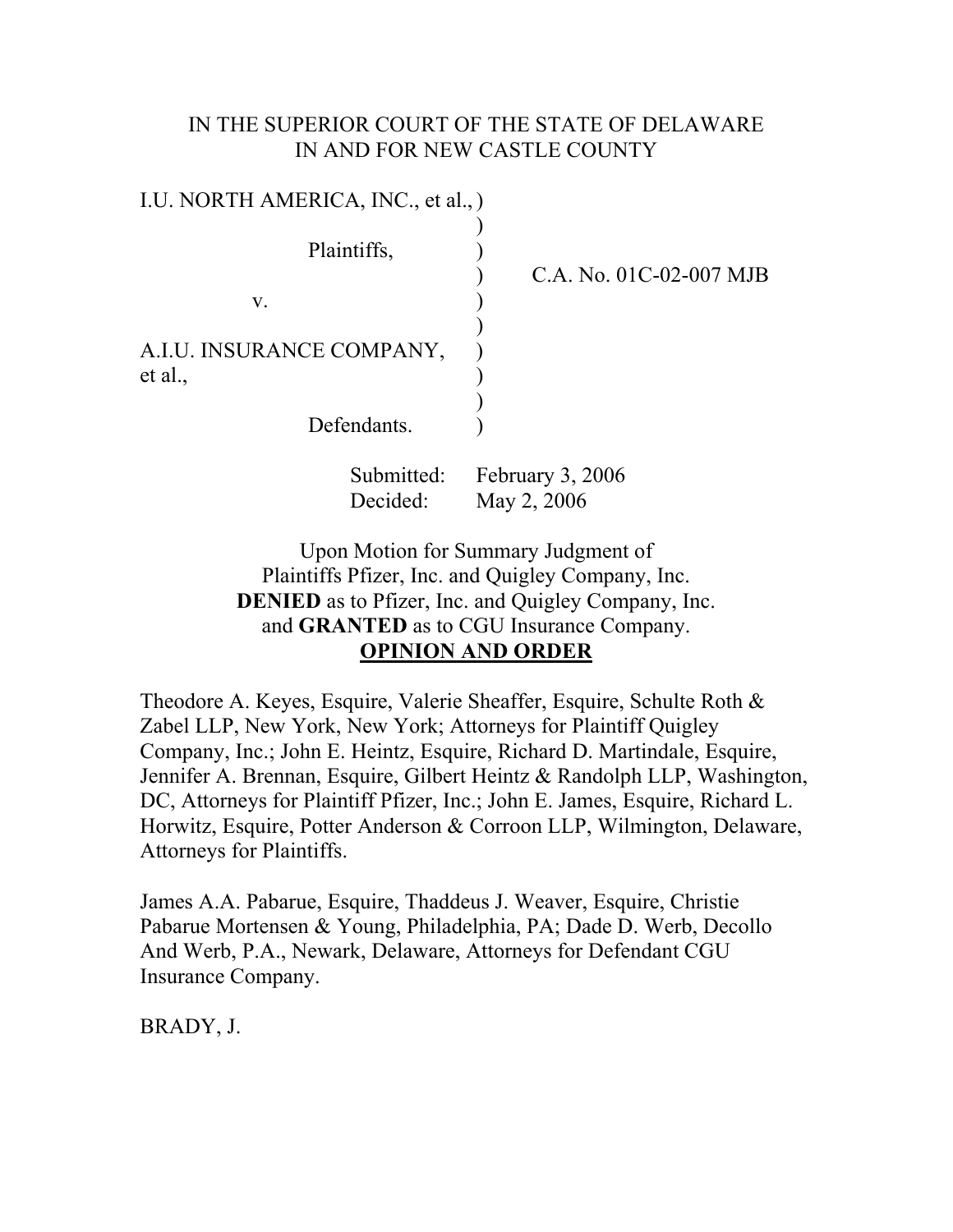## <span id="page-1-1"></span>**Procedural History**

This is an action for breach of contract and for declaratory judgment and ancillary relief to determine the responsibility for payment of liabilities incurred as a result of numerous claims and actions seeking to recover damages including, but not limited to, bodily injuries, personal injuries, mental injuries, mental anguish, emotional distress, shock, disability, injury to feelings of others and humiliation allegedly due to exposure to asbestos resulting from the conduct of the Plaintiffs. Numerous parties have been in this litigation. The remaining Plaintiffs are Pfizer, Inc. and Quigley Company, Inc. The two entities join each other in this motion and so will be referred to hereinafter as "Pfizer/Quigley." The remaining Defendant is CGU Insurance Company<sup>[1](#page-1-0)</sup> ("CGU"). All other parties have been dismissed from this case.<sup>[2](#page-1-1)</sup> Pfizer/Quigley filed a Motion for Summary Judgment based

<span id="page-1-0"></span> $\frac{1}{1}$ <sup>1</sup> CGU Insurance Company intervened in this action as parent of Commercial Union Insurance Company, and as successor to Employers' Liability Assurance Corporation, Limited, Employers Commercial Union Insurance Company of America, Employers Commercial Union Insurance Company, and Employers' Surplus Lines Insurance Company. 2

<sup>&</sup>lt;sup>2</sup> The original Plaintiffs included: Certainteed Corporation, Dana Corporation, I.U. North America, Inc., Nosroc Corporation, Pfizer, Inc., Quigley Company, Inc., Shook & Fletcher Insulation Company, and United States Gypsum Company, Inc. The original Defendants included: AIG Europe (UK) Limited on behalf of New Hampshire Insurance Company LTD, A.I.U. Insurance Company, American Home Assurance Company, American Re-Insurance Company, Argonaut Insurance Company, Employers Mutual Casualty Company, Federal Insurance Company, Government Employees Insurance Company, General Reinsurance Corporation, Granite State Insurance Company, Insurance Company of the State of Pennsylvania, Landmark Insurance Company, Lexington Insurance Company, National Union Fire Insurance Company of Pittsburgh, PA, North Star Reinsurance Corporation, St. Paul Fire and Marin Insurance Company, and Stonewall Insurance Company. Parties that intervened as Defendants in the action were: Allianz Underwriters Insurance Company, American Bankers Insurance Company of Florida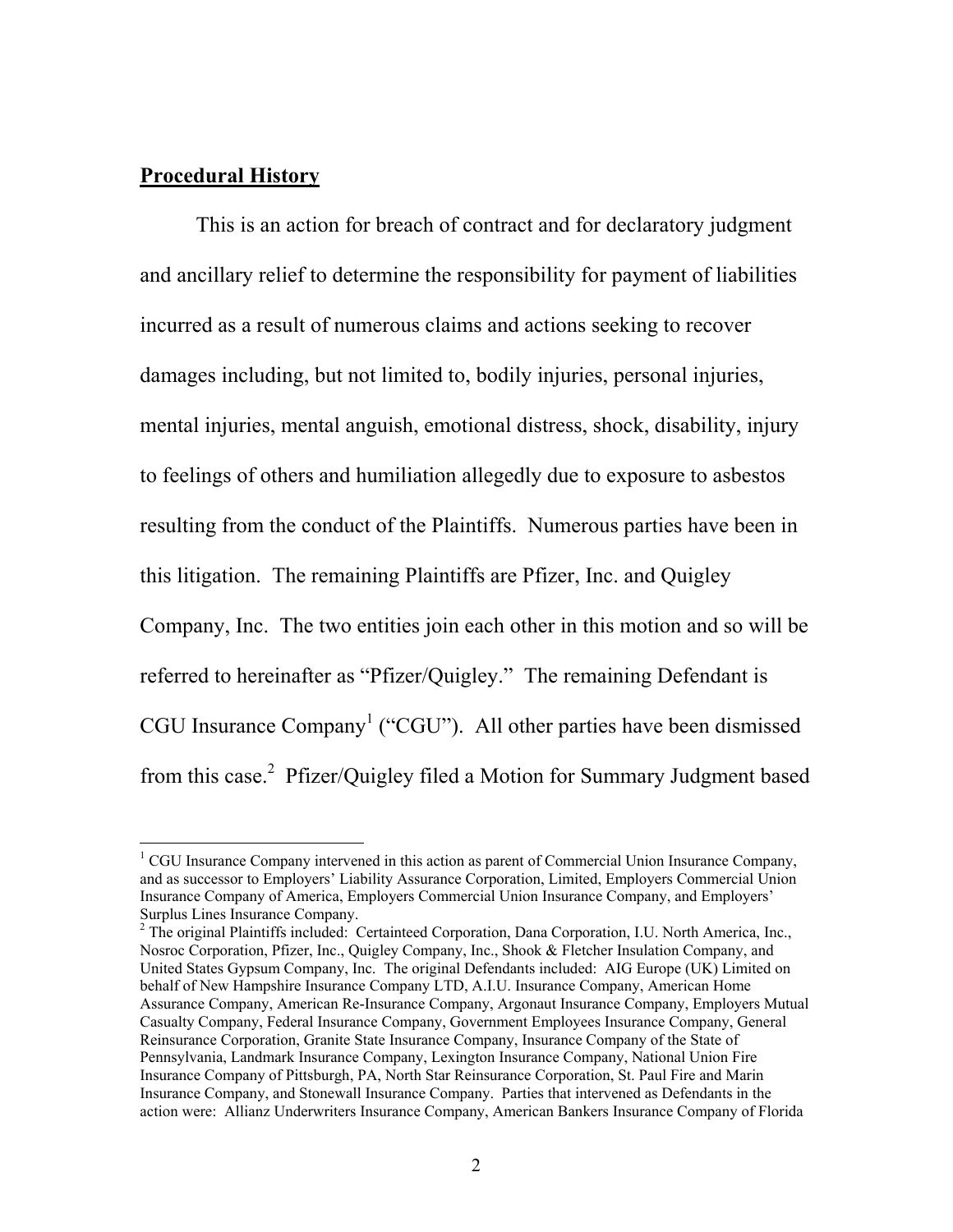on the record currently before the Court. This is the Court's decision on the Motion.

### **Standard of Review**

Summary judgment may be granted where the record shows that there is no genuine issue as to any material fact and that the moving party is entitled to judgment as a matter of law.<sup>[3](#page-2-0)</sup> "In determining whether there is a genuine issue of material fact, the evidence must be viewed in a light most favorable to the nonmoving party."<sup>[4](#page-2-1)</sup> When taking all of the facts in a light most favorable to the nonmoving party, if there remains a genuine issue of material fact requiring trial, summary judgment may not be granted.<sup>[5](#page-2-2)</sup> "[T]he Court may award summary judgment in favor of a nonmoving party if it finds that the material facts are undisputed and that the nonmoving party is entitled to judgment as a matter of law."<sup>[6](#page-2-3)</sup> Summary Judgment may also be granted in favor of the nonmoving party if no issues of fact remain after the

and Old Republic Insurance Company, Centennial Insurance Company, CGU Insurance Company, Federal Insurance Company, Allstate Insurance Company, solely as successor-in-interest to Northbrook Excess and Surplus Insurance Company, formerly known as Northbrook Insurance Company, Everest Reinsurance Company, Lumbermans Mutual Casualty Company, Westport Insurance Company, Highlands Insurance Company and Stonewall Insurance Company, Inc (Stonewall briefed and argued this Motion, but settled while decision was pending). The only parties that remain in this case are those referenced in the body of the opinion.<br> $3 \text{ Super. Ct.Civ.R. } 56(c)$ .

<span id="page-2-0"></span>

<span id="page-2-1"></span>

<span id="page-2-3"></span><span id="page-2-2"></span>

<sup>&</sup>lt;sup>4</sup> Muggleworth v. Fierro, 877 A.2d 81, 83-84 (Del. 2005).<br><sup>5</sup> Gutridge v. Iffland, 889 A.2d 283 (Del. 2005).<br><sup>6</sup> Liggett Group, Inc. v. Affiliated FM Ins. Co., 2001 WL 1456774 (Del. Super.).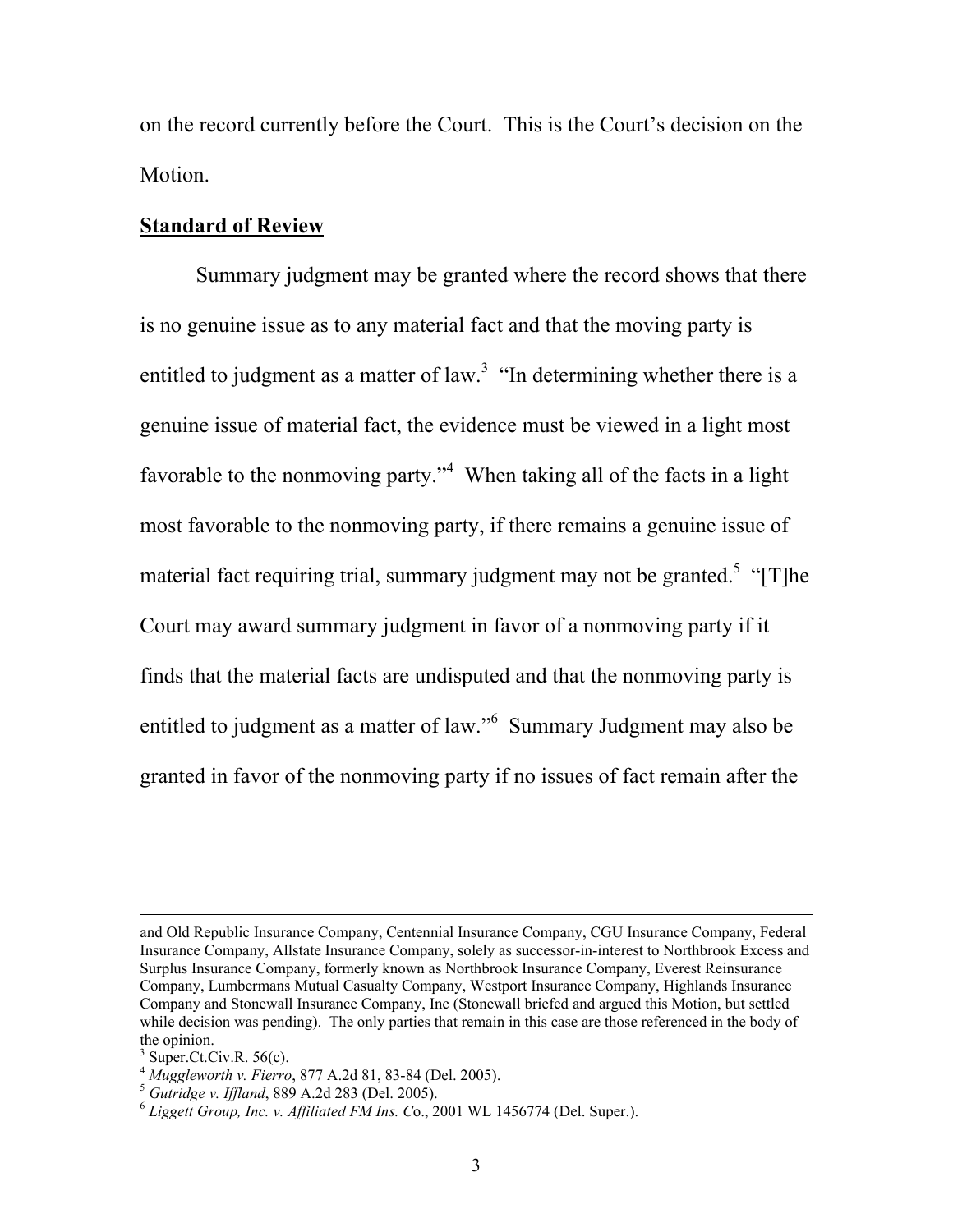decision on Summary Judgment. "The form of pleadings should not place a limitation upon the court's ability to do justice. $17$  $17$ 

### **Background**

This case involves the interpretation of a Settlement Agreement between Pfizer/Quigley and CGU. On March 25, 1999 Pfizer/Quigley and CGU signed a Settlement Agreement to resolve outstanding insurance coverage litigation between them. The Settlement Agreement ended numerous disputes between Pfizer/Quigley and CGU relating to the existence and scope of coverage under policies issued to Pfizer/Quigley by CGU predecessor companies from 1964 through 1971. The issue presented in this Motion for Summary Judgment is whether, under the terms of the Settlement Agreement, CGU is required to pay amounts, which Pfizer/Quigley has paid to tort claimants.

A brief examination of the litigation history of asbestos is necessary to put this matter in context. Since the 1960s, companies that produced, distributed, or installed asbestos-containing materials have faced tort suits brought by claimants alleging bodily injury caused by these materials. In a joint effort to resolve numerous coverage disputes that arose as a result of the asbestos-related claims, Pfizer/Quigley and other asbestos producing

<span id="page-3-0"></span> <sup>7</sup> *Bank of Delaware v. Claymont Fire Co. No. 1*, 528 A.2d 1196 (Del. 1987).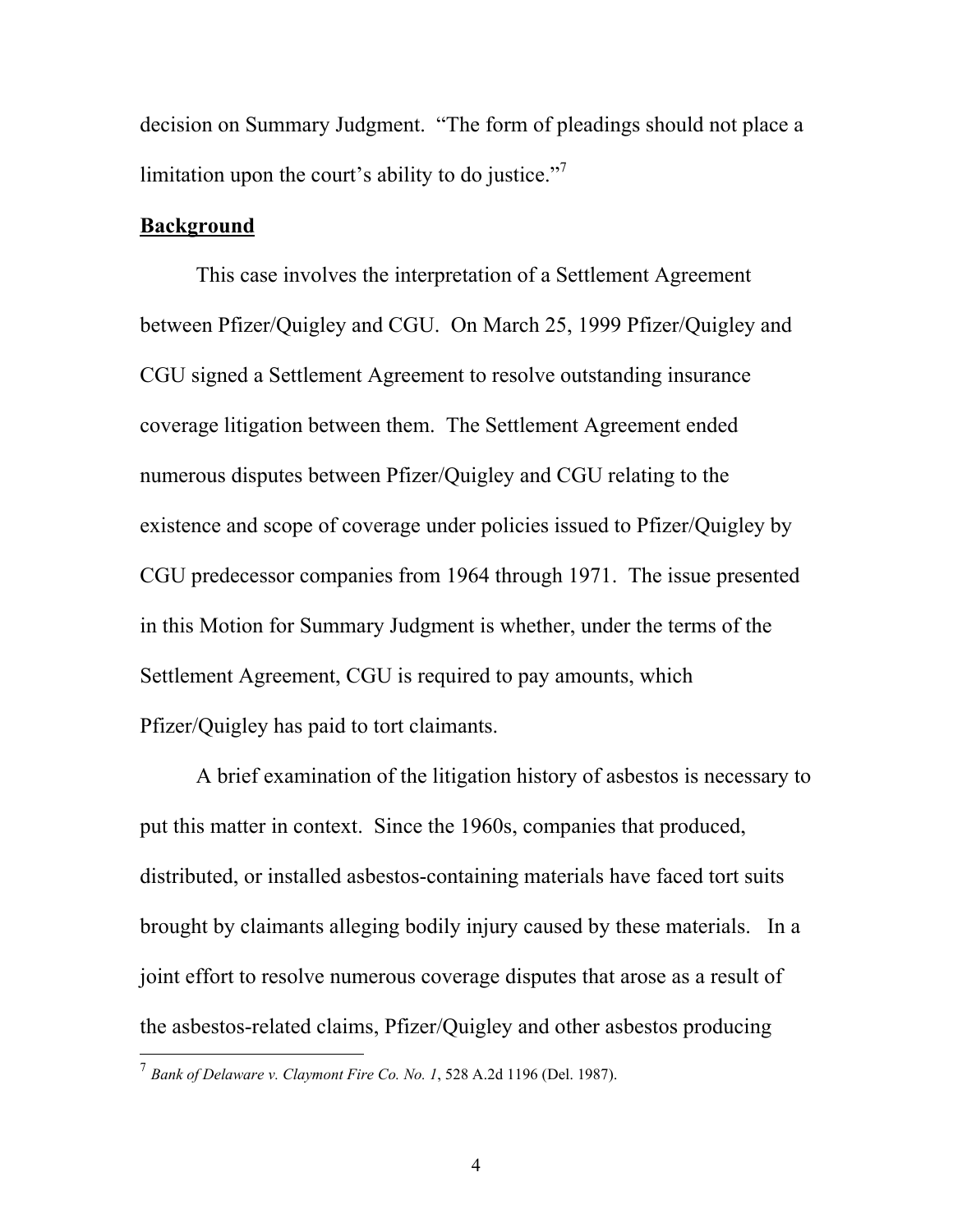parties established a joint-defense organization known as the Asbestos Claims Facility ("ACF"), to administer, defend and settle asbestos relatedclaims as the exclusive agent of all of its members. Producing parties and many of their insurers, not including CGU, signed the document creating such a structure, termed the Wellington Agreement, on June 19, 1985. The Wellington Agreement eliminated the need for cross-claims and contribution claims among producer parties by establishing a mechanism to share liability payments through a producer allocation formula that determined the amount each producer party would contribute to each settlement. All payments were made by the ACF, not individual members, so claimants could not discern how much each producer party contributed to each claim settlement.

In 1988 the ACF was dissolved and many of the manufacturers, including Pfizer/Quigley, signed what is termed the "Producer Agreement," which established another organization, The Center for Claims Resolution, to serve the same purposes as the previous ACF. The CCR continued to negotiate settlements of behalf of all of its members as a group, obtained releases from all CCR members in conjunction with every settlement, made settlement payments in a single lump sum, and did not disclose to claimants how much each CCR member contributed to each settlement. Within the Producer Agreement, the manufacturers also established a producer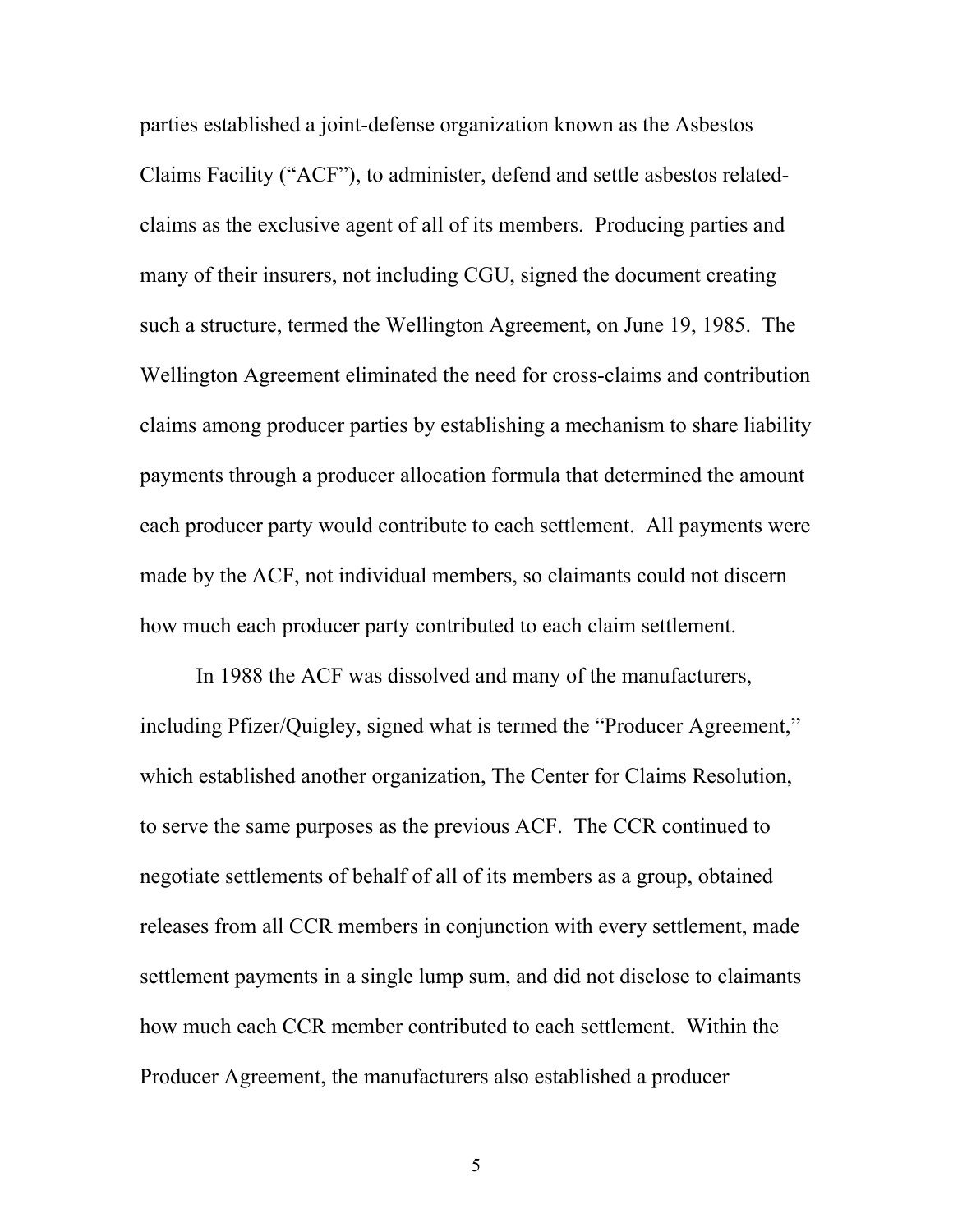allocation formula to allocate claims among its membership. Unlike the Wellington Agreement, no insurers were a party to the Producer Agreement. The CCR continued to handle, administer, defend and settle asbestos related claims for the CCR members until February 2001.

Beginning in 1993, Pfizer/Quigley engaged in litigation with their insurance carriers regarding insurance coverage for their asbestos-related liabilities. Pfizer/Quigley resolved the litigation by entering into settlement agreements with each of their insurer parties, including CGU. The settlement agreements established terms and conditions under which each insurer party agreed to make liability payments and pay allocated expenses associated with the producer parties' asbestos-related bodily injury liabilities.

As part of those agreements, CGU expressly delegated to Pfizer/Quigley the exclusive authority and discretion to administer, evaluate, settle, pay or defend the Asbestos-Related Bodily Injury Claims against Pfizer/Quigley.

Starting in 2000, certain CCR members defaulted on their obligation to pay a portion of asbestos related claims that the CCR had previously settled. The CCR sent payments to the Claimants that reflected the amount of the settlement less the expected contributions of the defaulting members.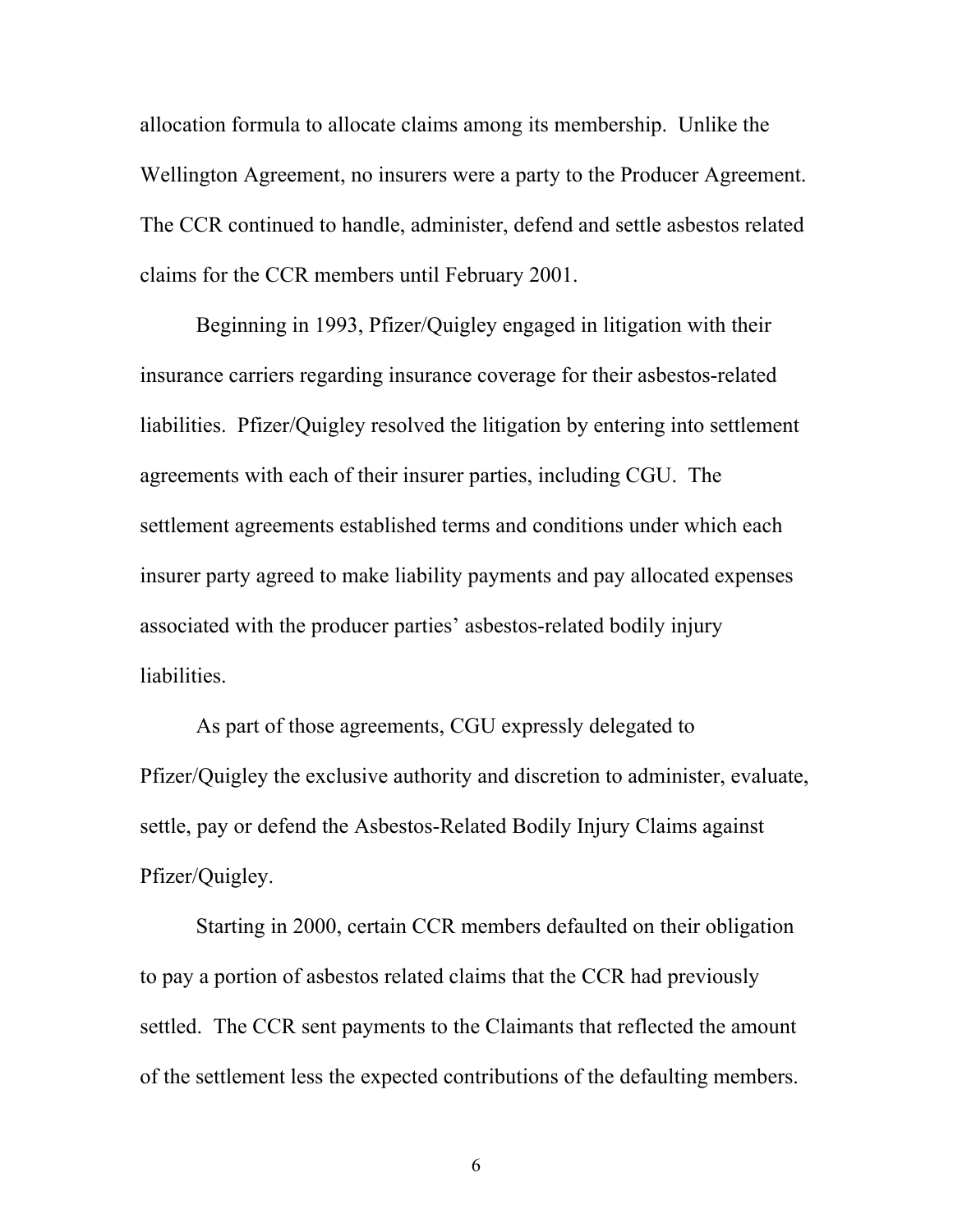The differences in these amounts are referred to in this case as "Shortfall Amounts." Some of those claimants who were not paid in full brought suit to enforce the settlement agreements with the CCR against the nondefaulting members, including Pfizer/Quigley. Pfizer/Quigley and the other members of the CCR were found jointly and severally liable for the Shortfall Amounts in multiple cases. $8 \text{ In some instances, the basis for their liability}$  $8 \text{ In some instances, the basis for their liability}$ was the manner in which the settlements with the claimants were structured and Pfizer/Quigley and the other producer parties were forced to pay the amount the defaulting members of the CCR would have contributed. These are termed the "Enforcement Actions."[9](#page-6-1)

In light of these joint and several judgments, the remaining CCR members entered into new settlement agreements with claimants who were not paid in full due to the defaulting CCR members. These amounts are referred to in this case as "Resettlement Agreements."

The remaining category, termed the "Direct Billing" charges, comprise those settlement amounts the CCR had already paid to tort claimants on behalf of members who would later default on their share of payment obligations. Those amounts were then re-allocated to the

<span id="page-6-0"></span> <sup>8</sup> *See e.g. Berlier v. A.P. Green Industries, Inc*. et al, <sup>815</sup> So.2d 39 (L.A. Supr. 2002); *Erhardt v. Certainteed Corp.*, N.Y. Supr., Index No. 1194/01, Freedman, J. (October 15, 2002).

<span id="page-6-1"></span><sup>&</sup>lt;sup>9</sup> At oral argument both Pfizer/Quigley and CGU represented to the Court that Pfizer/Quigley were defendants in all tort actions which form the basis of this dispute.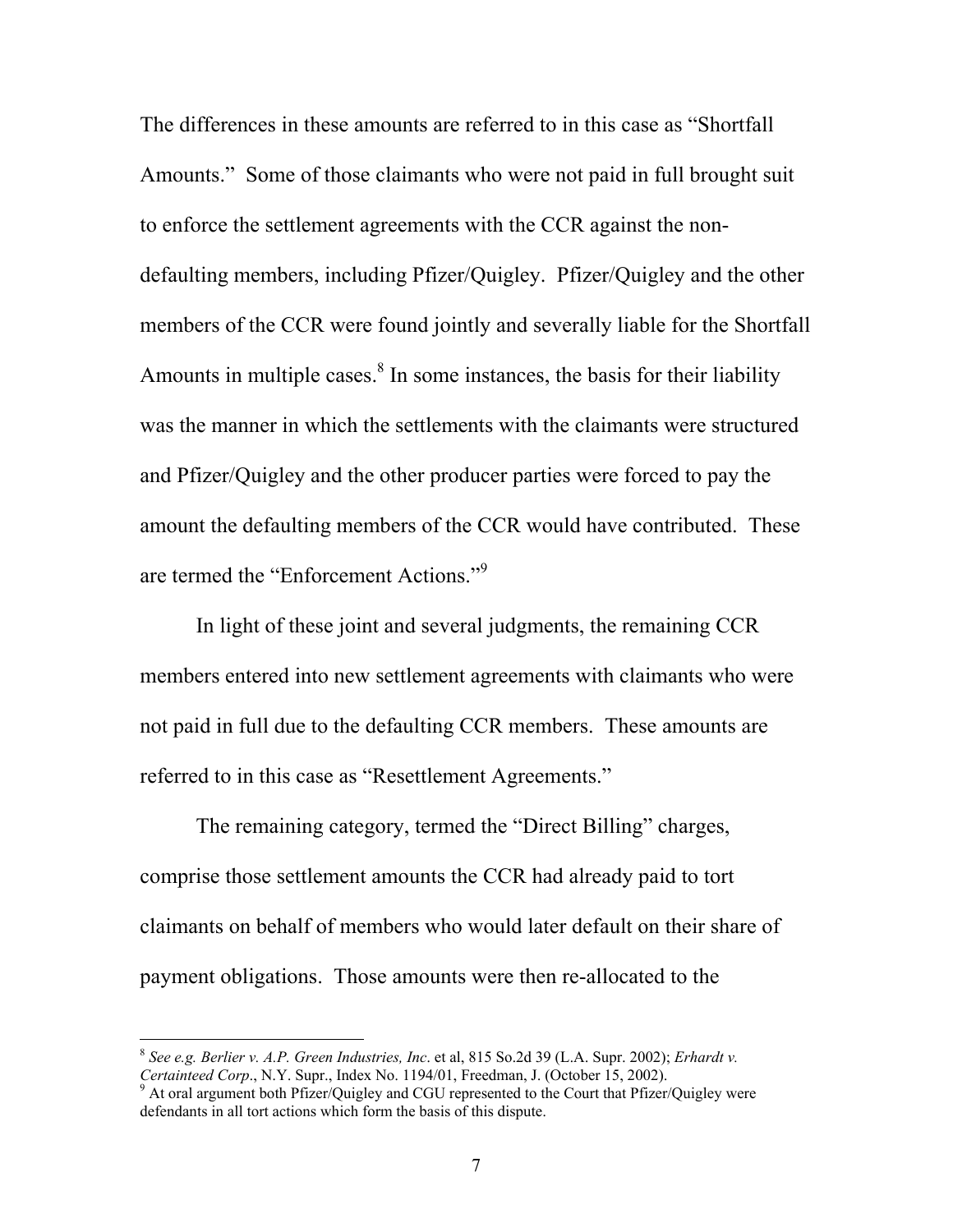remaining CCR members pursuant to the producer allocation formula contained in the Producer Agreement.

CGU has declined to pay these amounts; citing the definition of Asbestos-Related Bodily Injury Claims in the Settlement Agreement and claiming these obligations fall outside the scope of their responsibility to pay under the terms of the Settlement Agreement. Pfizer/Quigley now brings this action against CGU under the Settlement Agreement to recover the amounts Pfizer/Quigley paid, previously referred to as Enforcement Actions, Resettlement Amounts and Direct Billing.

The crux of the dispute is what is included in "Asbestos-Related Bodily Injury Claims" and to what extent CGU is obligated to reimburse Pfizer/Quigley for them. Pfizer/Quigley argues it means any amounts for which they have become liable, under any agreement or ruling, regardless of whether the obligations stem from the failure of defaulting members of CCR to contribute. CGU argues that they are only obligated to reimburse for the amounts Pfizer/Quigley were individually responsible for paying. They argue Pfizer/Quigley's payment of "Shortfall Amounts" was not payment of "Asbestos-Related Bodily Injury Claims," but payment of the contractual shares of the defaulting members of the CCR, and because those members of the CCR were not parties to the settlement agreements between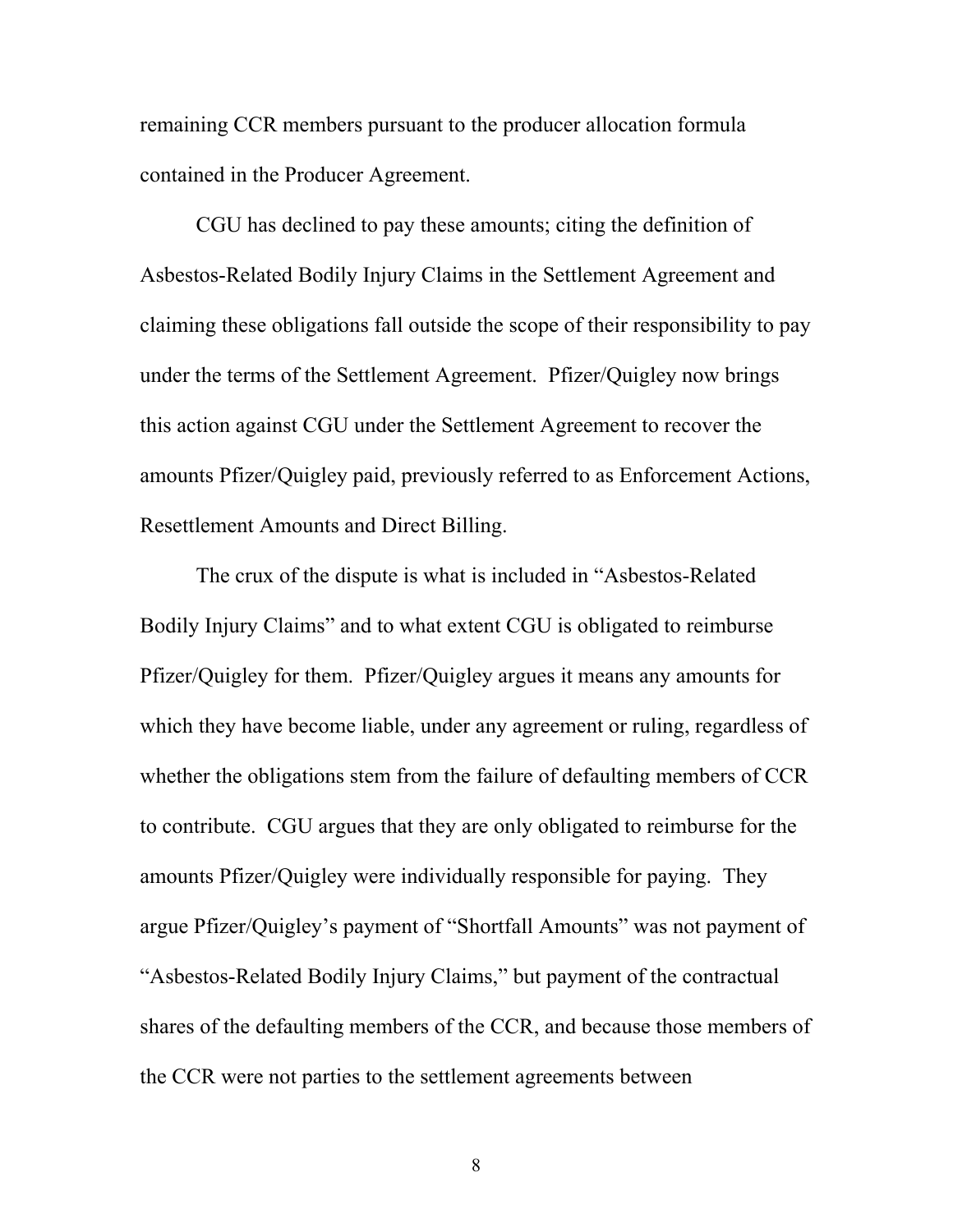Pfizer/Quigley and CGU, CGU is not liable for those amounts. CGU also argues that the Wellington Agreement, appended and incorporated by reference Settlement Agreement, limits this obligation to pay such amounts.

#### **Applicable Law**

First, the Court will address the argument proffered by CGU that the doctrine of *contra proferentum* should be applied because it was in an unequal bargaining position with Pfizer/Quigley. *Contra proferentum* is a doctrine of last resort that may be applied by the Court to construe language of a contract against the drafter.<sup>10</sup> The rule is not appropriately applied to situations where an agreement resulted from a series of negotiations between experienced drafters.<sup>11</sup> "Where all parties to a contract are knowledgeable, there is no reason for imposing sanctions against the party who drafted the final provision." $^{12}$ 

CGU is a sophisticated insurance company who was represented by counsel throughout the negotiation of the Settlement Agreement as reflected in Section 8:

This Agreement was negotiated by the Parties hereto at arm's length, and each Party received advice from independent legal counsel. In the event of any dispute arising in connection with this Agreement, no language or wording herein shall be

<span id="page-8-1"></span><span id="page-8-0"></span><sup>10</sup> *E.I. du Pont de Nemours and Co., Inc. v. Shell Oil Company*, 498 A.2d 1108, 1114 (Del. 1985). <sup>11</sup> *Id*. 12 *Id*.

<span id="page-8-2"></span>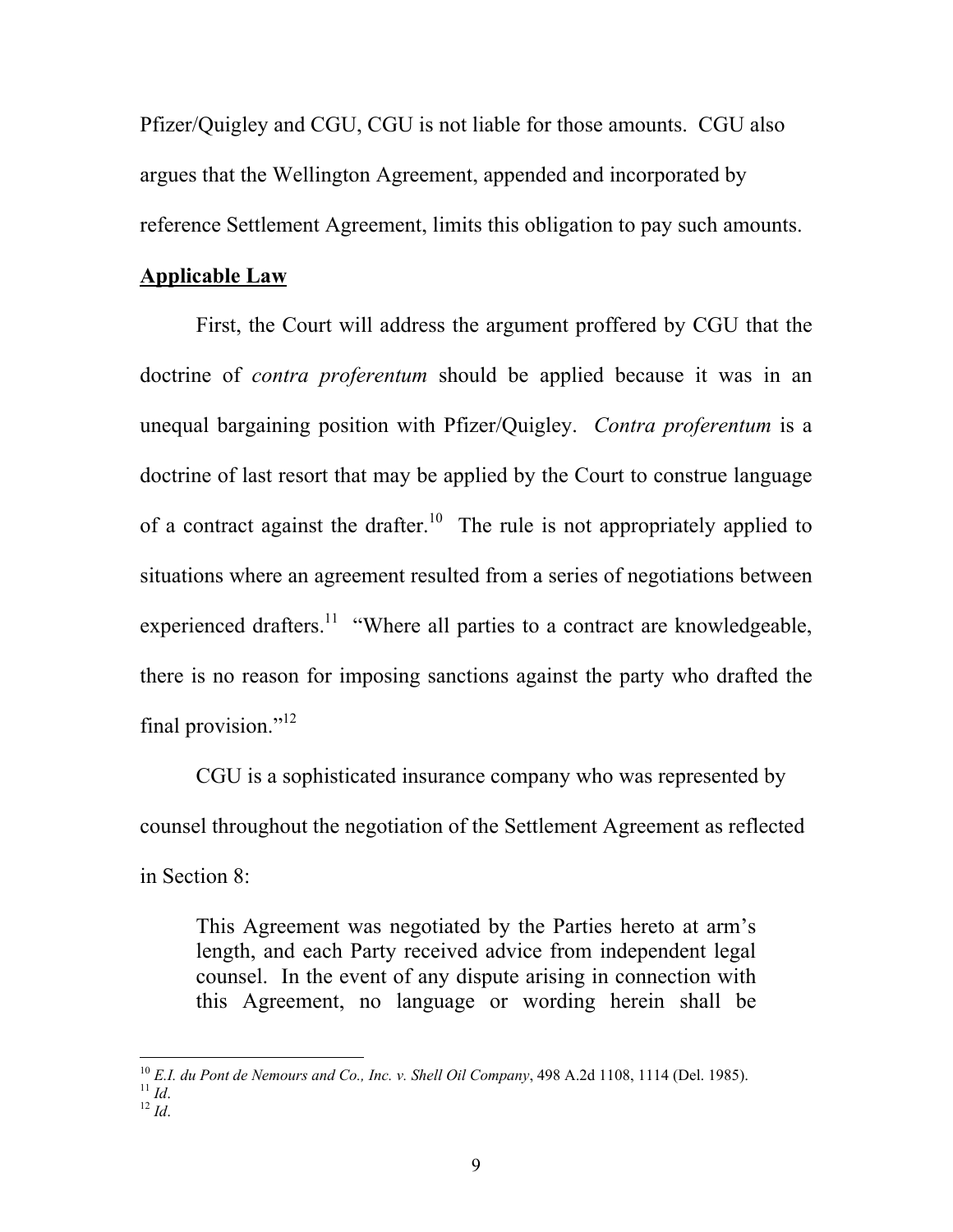construed against any Party because of the identity of the drafter or the fact that CGU is an insurance company.

CGU was free not to enter into the Settlement Agreement if the terms were not in accord with CGU's interests. The Settlement Agreement expressly addressed and prohibited an argument of *contra proferentum* by its terms. All parties to the settlement agreement were experienced and knowledgeable in the subject matter. There is no factual basis in the record to apply *contra proferentum*. Therefore, the Court will not construe the language of the settlement agreement against either party.

Both CGU and Pfizer/Quigley urge the Court to consider facts outside the four corners of the documents. In argument, CGU refers to statements made at previous negotiations, from which they seek to have the Court determine the understanding of the parties. Pfizer/Quigley claims that only a portion of the Wellington Agreement was incorporated into the Settlement Agreement. The general rule of contract interpretation for integrated agreements implicates the parol evidence rule. "The parol evidence rule excludes evidence of additional terms to a written contract, when that contract is a complete integration of the agreement of the parties.<sup> $13$ </sup> "If a contract is unambiguous, extrinsic evidence may not be used to interpret the

<span id="page-9-0"></span> <sup>13</sup> *Husband (P.J.O.) v. Wife (L.O.)*, 418 A.2d 994 (Del. 1980).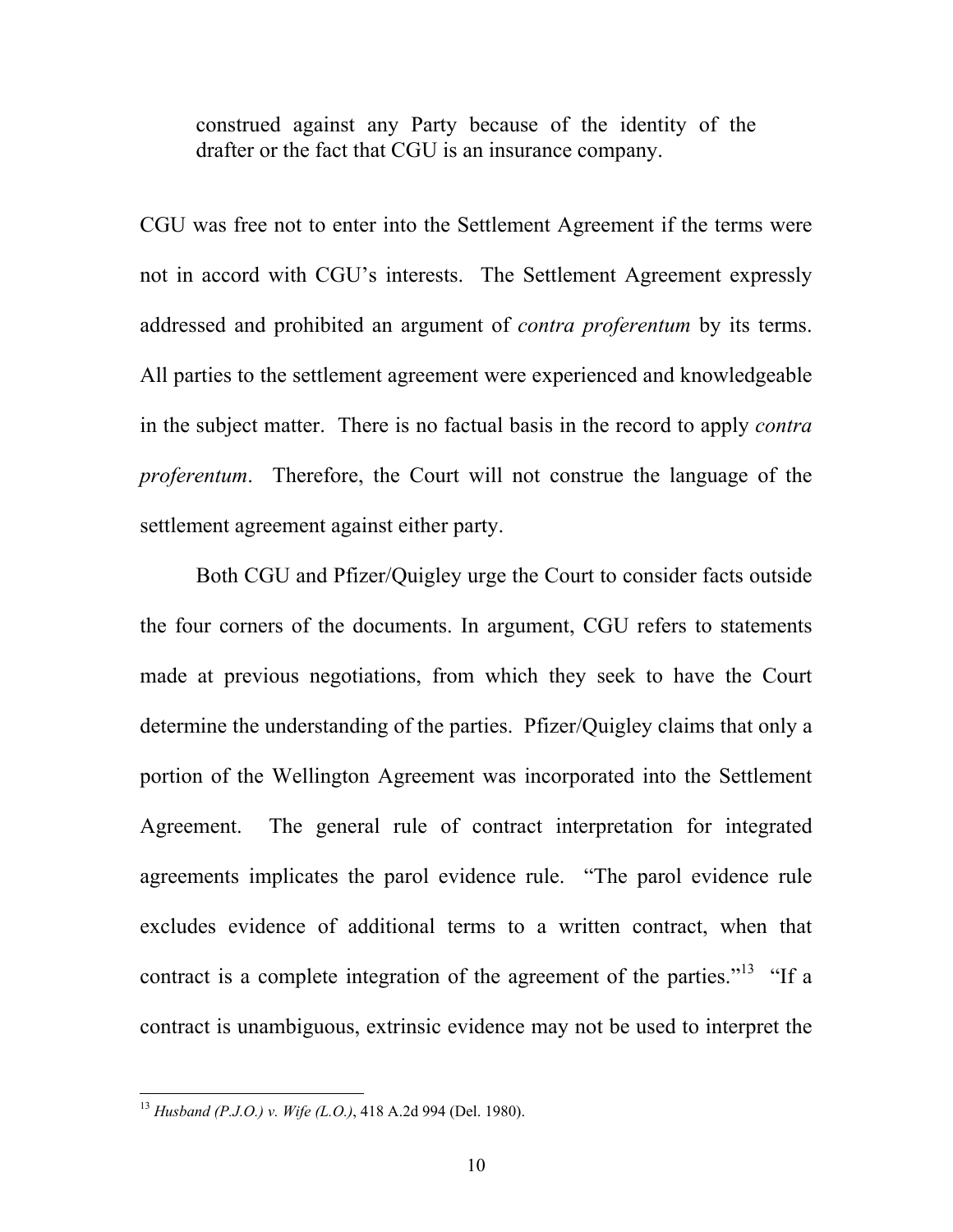intent of the parties, to vary the terms of the contract or to create an ambiguity."<sup>[14](#page-10-0)</sup>

Both Pfizer/Quigley and CGU argue the Settlement Agreement is an unambiguous contract that supports their theory in the case. "Unambiguous written agreements should be enforced according to their terms, without using extrinsic evidence to interpret the intent of the parties, to vary the terms of the contract, or to create an ambiguity."<sup>15</sup> "Contract language is not ambiguous simply because the parties disagree on its meaning."[16](#page-10-2) Words must be given their ordinary meaning and should not be tortured to impart ambiguity where none exists.<sup>17</sup> The Court is not bound by the parties' claims that the Settlement Agreement unambiguously supports each of their positions[.18](#page-10-4) 

The Court finds the Settlement Agreement to be unambiguous. Additionally. After review of the caselaw and hearing argument, this Judge concurs with the previous ruling that these documents are fully integrated and reflect the entirety of the agreement between the parties.<sup>19</sup> Therefore,

<span id="page-10-1"></span><span id="page-10-0"></span>

<sup>&</sup>lt;sup>14</sup> *Eagle Indus., Inc. v. Devilbiss Health Care, 702 A.2d 1228, 1232 (Del. 1997).*<br><sup>15</sup> *MBIA Ins. Corp. v. Royal Indem. Co., 426 F.3d 204, 210 (3d Cir. 2005)(internal citations omitted), <i>citing Eagle Indus., Inc. v. De* 

<span id="page-10-3"></span><span id="page-10-2"></span>

<sup>&</sup>lt;sup>16</sup> E.I. duPont de Nemours & Co. v. Allstate Ins. Co., 693 A.2d 1059, 1061 (Del. 1997).<br><sup>17</sup> Rhone-Poulenc Basic Chems. Co. v. Am. Motorists Ins. Co., 616 A.2d 1192, 1196 (Del. 1992).<br><sup>18</sup> Eagle Indus., Inc. v. DeVilbiss

<span id="page-10-4"></span>

<span id="page-10-5"></span>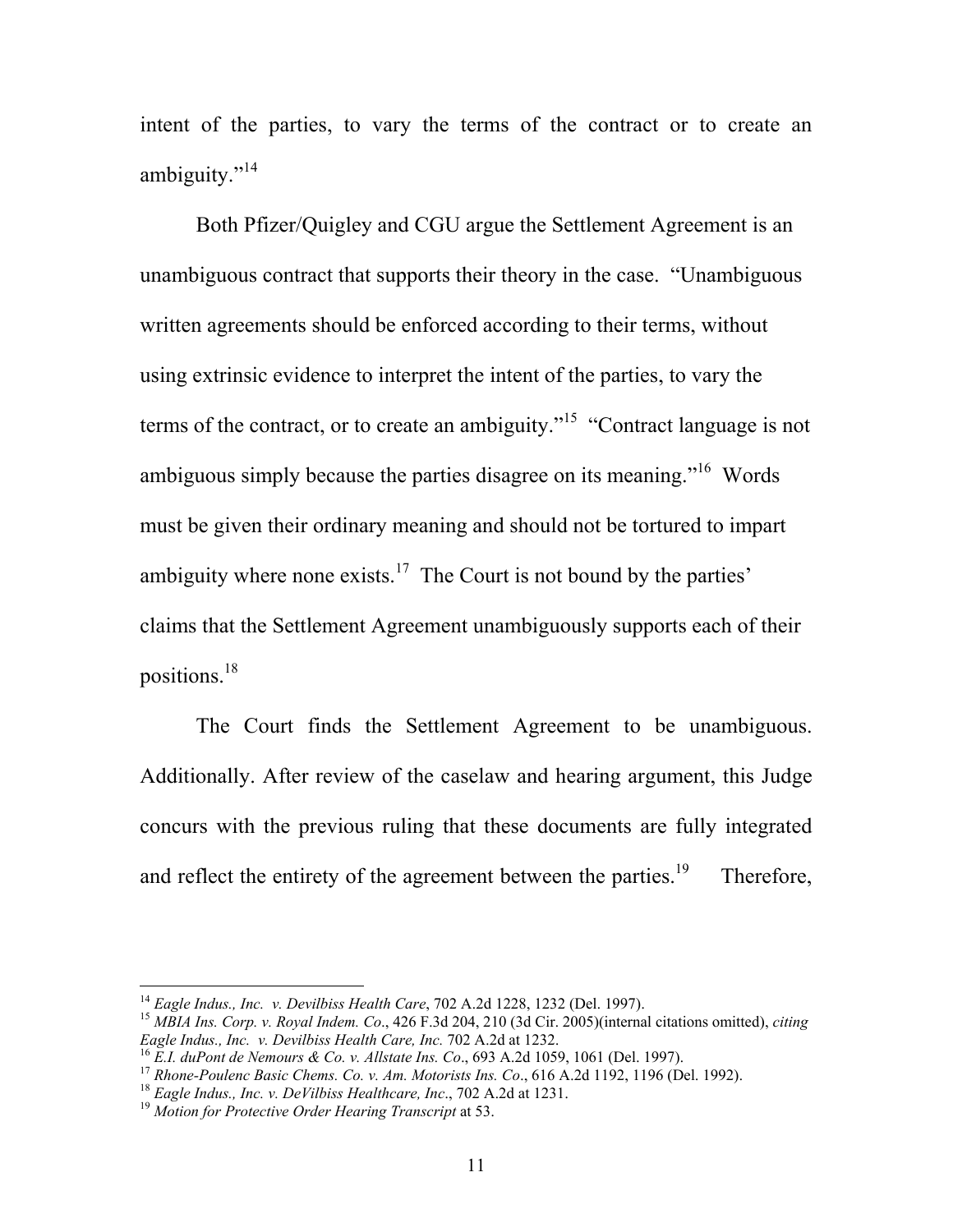the parol evidence rule requires that the terms of the Settlement Agreement govern the relationship between Pfizer/Quigley and CGU.

It now becomes the responsibility of the Court to interpret and apply the provisions of the documents.

A single clause or paragraph of a contract must be read in the context of the remainder of the agreement, not in isolation.<sup>20</sup> The Pfizer/Quigley/CGU Settlement Agreement incorporates the Wellington Agreement by reference in section 3.3. The Court must determine how the terms of the Wellington Agreement affect the liabilities of the parties because "[A] court must interpret contractual provisions in a way that gives effect to every term of the instrument, and that, if possible, reconciles all of the provisions of the instrument when read as a whole."<sup>[21](#page-11-1)</sup>

The general rule of contractual interpretation referred to as the doctrine of incorporation by reference is:

Other writings, or matters contained therein, which are referred to in a written contract may be regarded as incorporated by the reference as a part of the contract and therefore, may properly be considered in the construction of the contract. Where a written contract refers to another instrument and makes the terms and conditions of such other instrument a part of it, the two will be construed together as the agreement of the parties. $22$ 

<span id="page-11-0"></span><sup>&</sup>lt;sup>20</sup> Cheseroni v. Nationwide Mutual Insurance Co., 402 A.2d 1215, 1217 (Del. Super. Ct. 1979).<br><sup>21</sup> Council of Dorset Condominium Apts. v. Gordon, 801 A.2d 1 (Del. 2002).<br><sup>22</sup> Star States Development v. CLK, Inc., 1994 WL

<span id="page-11-1"></span>

<span id="page-11-2"></span>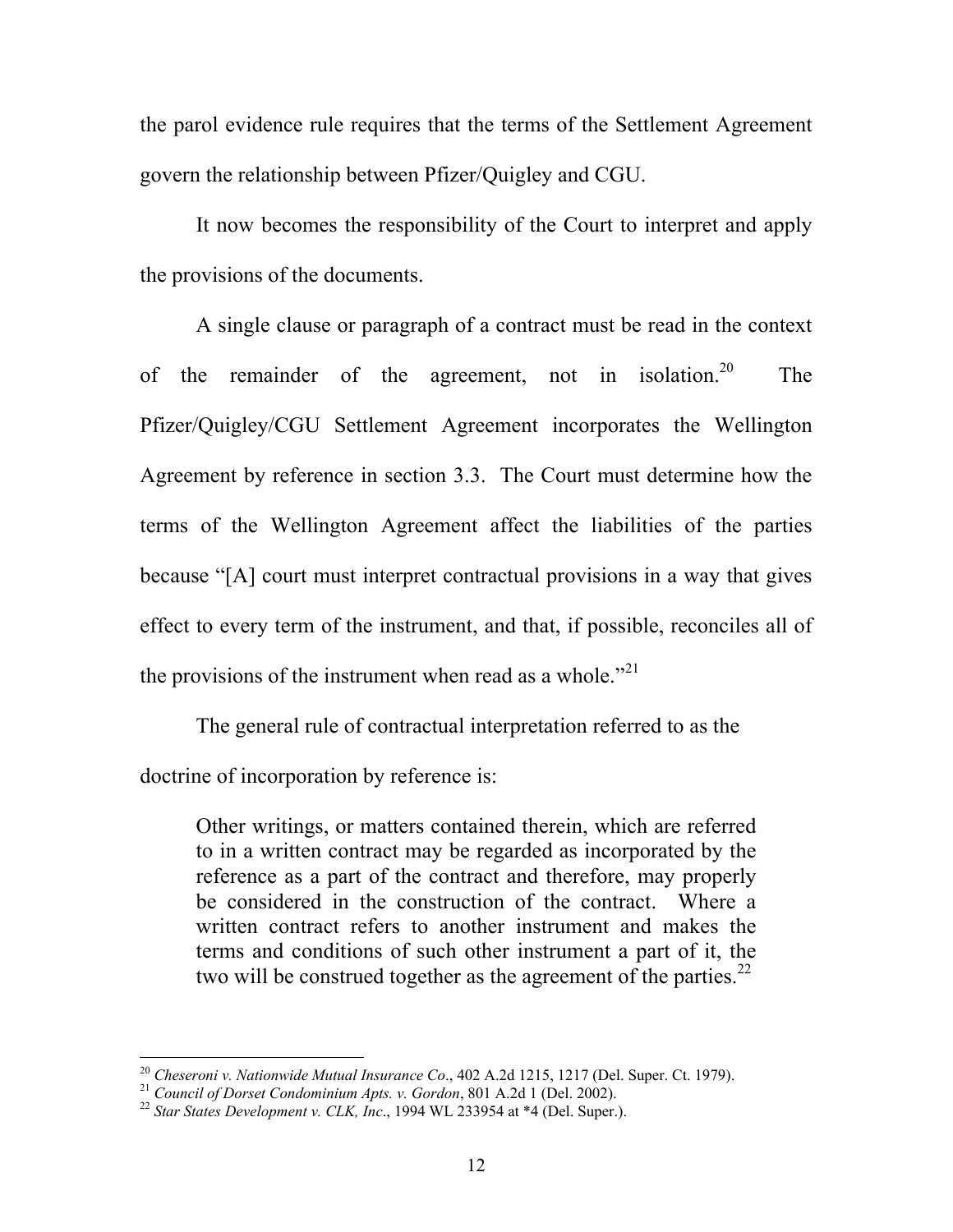Delaware courts have adopted this rule.<sup>23</sup>

Section 3.3 of the Pfizer/Quigley/CGU Agreement incorporates the

Wellington Agreement by reference:

A copy of the Wellington Agreement is attached hereto as Attachment B. All terms and conditions of the Wellington Agreement are incorporated herein by reference to the extent that they are not inconsistent with this Agreement. As to any conflict between the terms of this Agreement and the Wellington Agreement, the terms of this Agreement will govern…

This section must be read in conjunction with section 3.0 of the

Settlement Agreement, which states CGU will only be obligated to pay

Pfizer/Quigley for Asbestos-Related Bodily Injury Claims to the extent it

would have been obligated if it had been a signatory to the Wellington

Agreement:

CGU will make Liability Payments and pay Allocated Expenses for Asbestos-Related Bodily Injury Claims to the extent that CGU would have been obligated to do so had CGU became [sic] a Signatory to the Wellington Agreement as to Pfizer and Quigley, provided that (a) Liability Payments and Allocated Expenses will be allocated to CGU as if each of Pfizer and Quigley's insurers had agreed to make Liability Payments and pay Allocated Expenses under the terms of the Wellington Agreement, and accordingly, (b) CGU will have no obligation to pay any amounts pursuant to Section XX of the

<span id="page-12-0"></span> <sup>23</sup>*See e.g. State v. Black*, 83 A.2d 678 (Del. Super. Ct. 1951); *Realty Growth Investors v. Council of Unit Owners*, 453 A.2d 450, 454 (Del. 1982)("A contract can be created by reference to the terms of another instrument if a reading of all documents together gives evidence of the parties' intention and the other terms are clearly identified.") (citations omitted); *Lipson v. Anesthesia Services, P.A.*, 790 A.2d 1261, 1278 (Del. Super. Ct. 2001).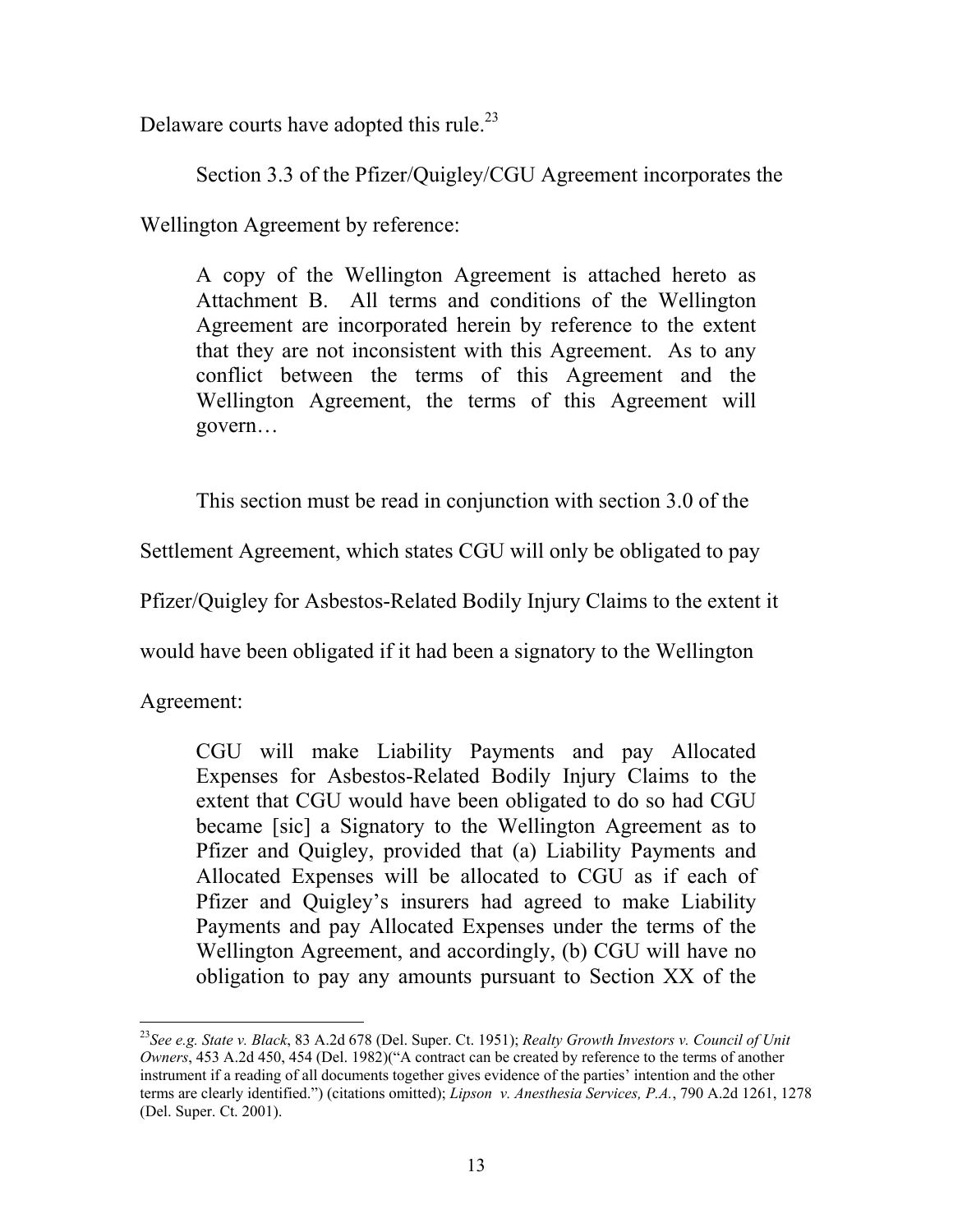Wellington Agreement in lieu of an insurer that either is not a Signatory to the Wellington Agreement or subsequently becomes insolvent.

Section 1.0 of the Settlement Agreement defines Asbestos-

Related Bodily Injury Claims as:

"Asbestos-Related Bodily Injury Claims" mean claims or lawsuits for which Pfizer or Quigley is alleged to be or may be responsible by judgment, order or settlement (including but not limited to the Wellington Agreement, the Producer Agreement Concerning Center for Claims Resolution dated September 28, 1988, as amended, and the CCR Defendants' Sharing Agreement Concerning That Stipulation of Settlement Between the Class of Claimants and Defendants Represented by the Center For Claims Resolution dated January 15, 1993, as amended), by whomever brought and in whatever procedural posture such claims or lawsuits may arise, seeking monetary relief (whether or not such relief is the only relief sought) for bodily injury, sickness, disease or death, alleged to have been caused in whole or in part by any asbestos, or asbestoscontaining materials and/or product(s). Asbestos-Related Bodily Injury Claims do not include claims, lawsuits or demand solely for conspiracy or concert of action, willful breach of warranty or other intentional tort. Asbestos-Related Bodily Injury Claims do not include statutory claims for compensation by an employee against his employer (such claims being commonly called "workers' compensation claims").

CGU argues the terms of the Wellington Agreement expressly relieve

them of liability for shares attributable to defaulting members of the CCR

because it expressly relieves Pfizer/Quigley of liability for shares of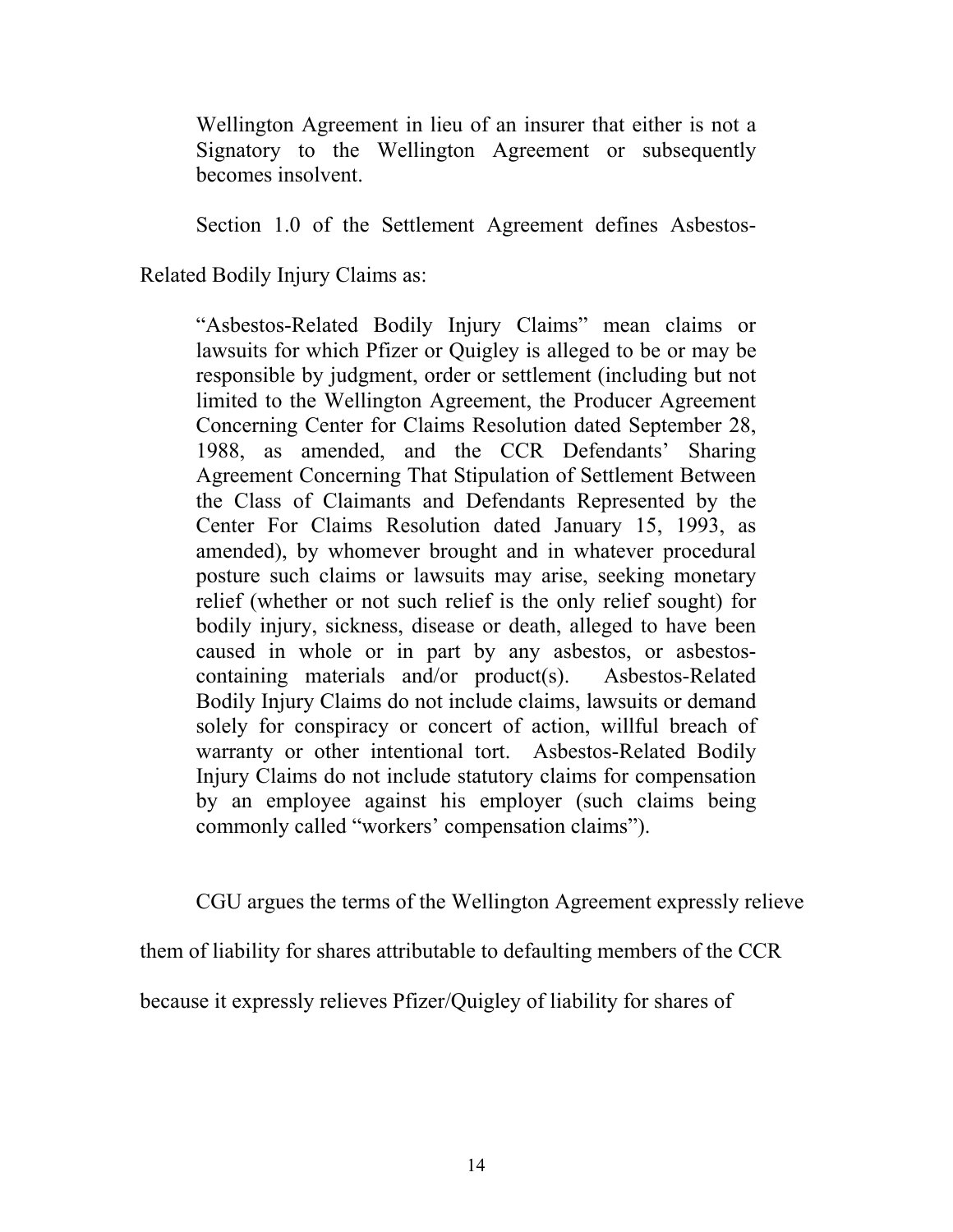defaulting members.<sup>24</sup> Specifically, Appendix A-1, section E of the Wellington Agreement reads:

Nothing in the Agreement or this Appendix A-1 shall obligate a non-defaulting Subscribing Producer to make any payment on behalf of a Subscribing Producer who is in default in its obligations to make payments to the Facility under this Agreement or under the By-laws of the Facility, whether by virtue of insolvency, bankruptcy or otherwise.

Section 3.0 of the Settlement Agreement expressly states CGU will

only be obligated to pay amounts to Pfizer/Quigley to the extent CGU would

have been obligated to do so under the Wellington Agreement. Under the

definition of Asbestos-Related Bodily Injury Claims in the Settlement

Agreement, this includes amounts for which Pfizer/Quigley became liable

under the Producer Agreement.<sup>25</sup> Section 3.3 of the Settlement Agreement

states any language therein that conflicts with language in the Wellington

Agreement shall govern the relationship of the parties. Section E of the

Wellington Agreement is applicable because no language in the Settlement

<span id="page-14-1"></span><span id="page-14-0"></span>

<sup>&</sup>lt;sup>24</sup> *CGU Answering Brief*, at 19.<br><sup>25</sup> The definition of Asbestos-Related Bodily Injury Claims in section 1.0 of the Pfizer/Quigley/CGU settlement agreement includes amounts Pfizer/Quigley became liable for under the Producer Agreement. It reads in pertinent part:

<sup>&</sup>quot;Asbestos-Related Bodily Injury Claims" mean claims or lawsuits for which Pfizer or Quigley is alleged to be or may be responsible by judgment, order or settlement (including but not limited to the Wellington Agreement, the Producer Agreement Concerning Center for Claims Resolution dated September 28, 1988, as amended, and the CCR Defendants' Sharing Agreement Concerning That Stipulation of Settlement Between the Class of Claimants and Defendants Represented by the Center For Claims Resolution dated January 15, 1993, as amended)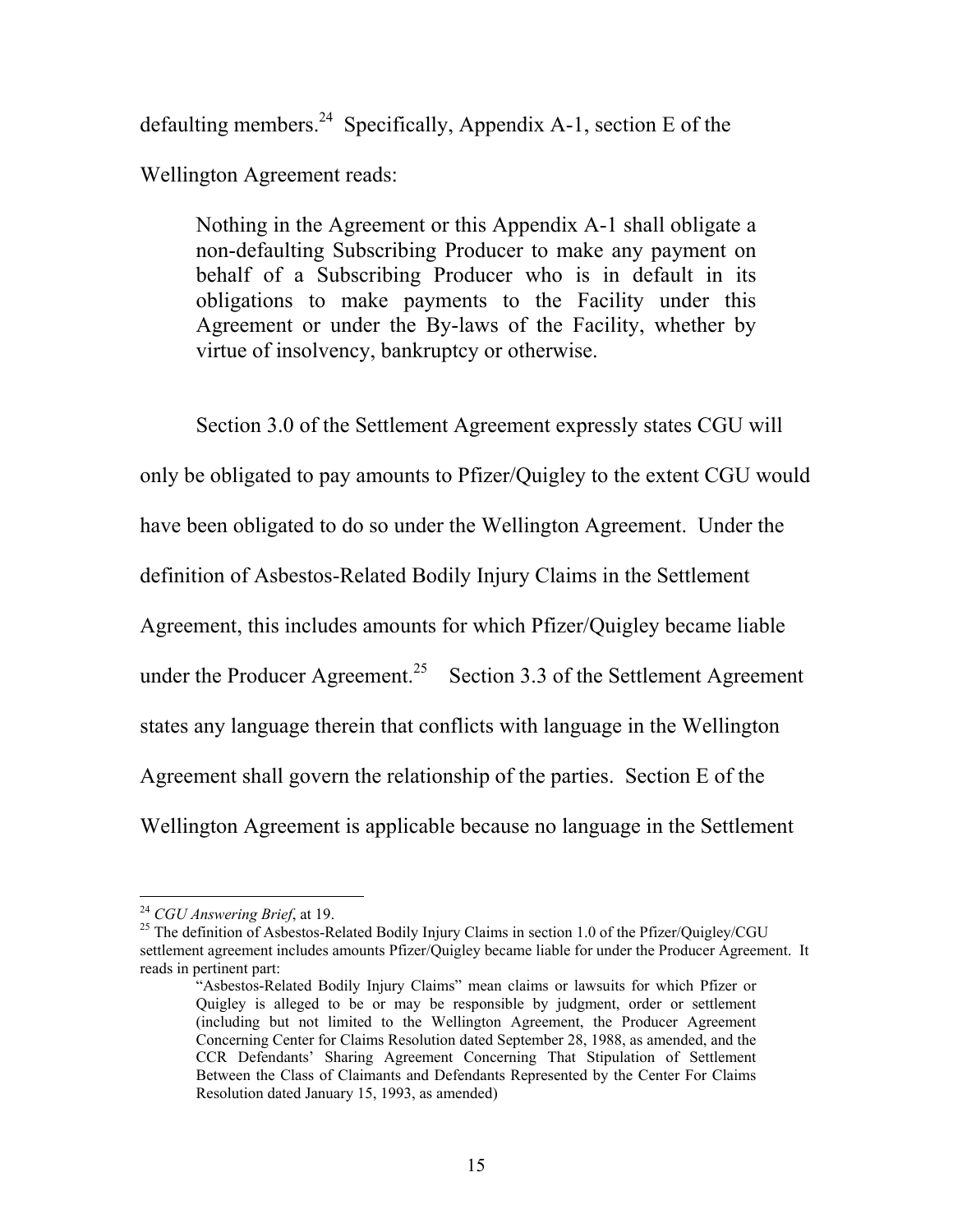Agreement conflicts with it. There is no language in the Settlement Agreement that expressly provides Pfizer/Quigley or CGU will be liable for amounts of defaulting members of the CCR. Because there is no inconsistency between the language in section E of the Wellington Agreement and the language of the Settlement Agreement, section E must be given effect by the Court.

Pfizer/Quigley argues that because the Wellington Agreement was superceded by the Producer Agreement and was not in force when the parties executed the Settlement Agreement,<sup>26</sup> section E of Appendix A-1 of the Wellington Agreement could not have been incorporated by reference and does not affect the obligations of CGU to Pfizer/Quigley.<sup>27</sup> This argument is contradicted by the express terms of section 3.3, excerpted above, which expressly incorporates all terms of the Wellington Agreement into the Settlement Agreement. In addition, by Pfizer/Quigley's own admission, CGU was not a party to the Producer Agreement, $^{28}$  the Producer Agreement was not incorporated by reference into the Settlement Agreement and indeed, counsel for Pfizer/Quigley admitted at oral argument the

Mr. Packman: Appendix A1 died when the ACF ceased operations in 1988...Appendix A1 was superceded by something called the Producer Agreement.<br><sup>28</sup> *Summary Judgment Hearing Transcript* at 18:<br>The Court: Was CGU a party to the Producer Agreement?

<span id="page-15-2"></span>

Mr. Packman: No. The Producer Agreement was signed solely by the producer companies, Pfizer, Quigley and the others, that had agreed to join the CCR.

<span id="page-15-1"></span><span id="page-15-0"></span>

<sup>26</sup> *Pfizer/Quigley Reply Brief*, 10. 27 *Summary Judgment Hearing Transcript* at 17:

Was CGU a party to the Producer Agreement?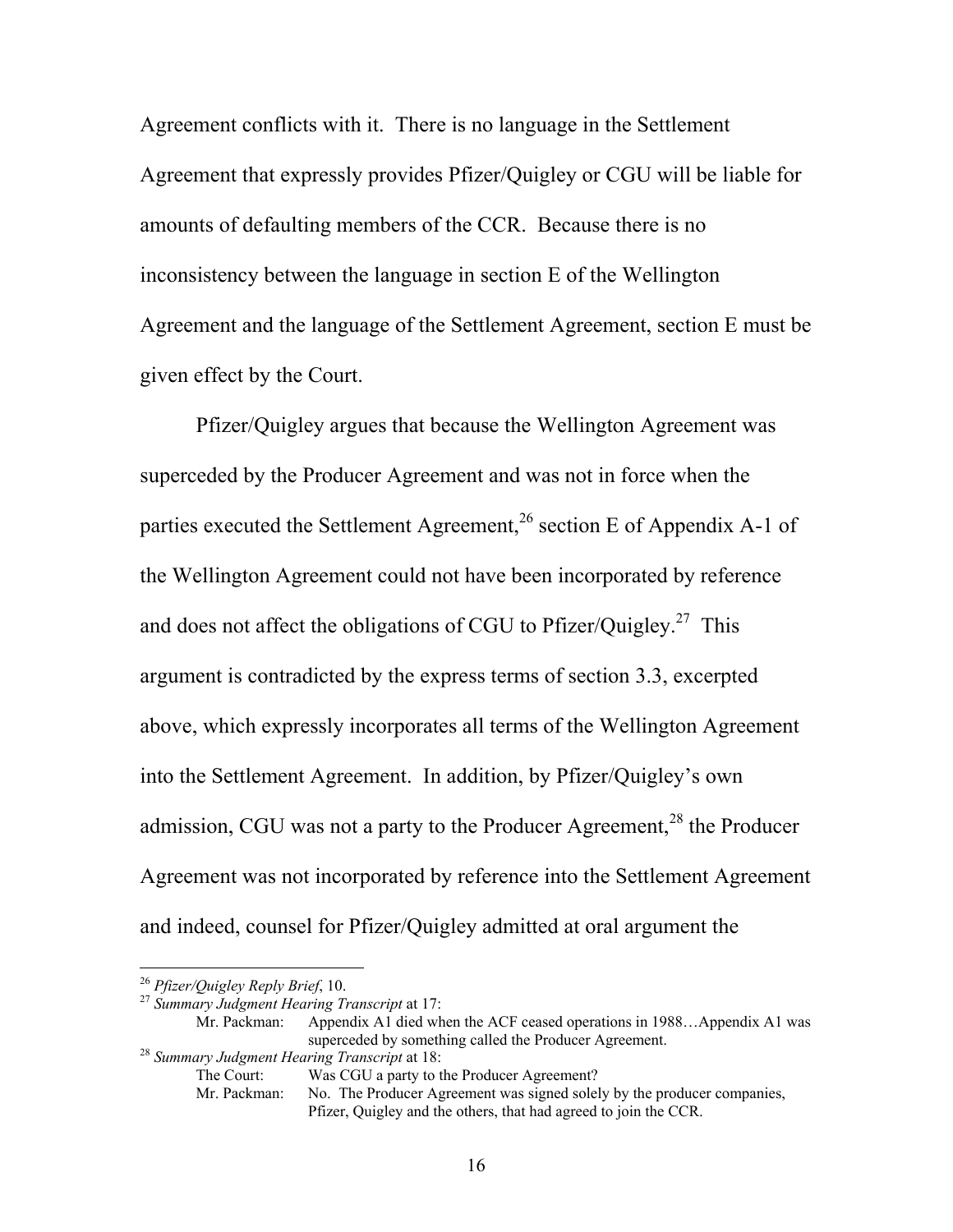Producer Agreement was not even attached to the Pfizer/Quigley/CGU settlement agreement.<sup>29</sup> Pfizer/Quigley has offered no rational basis why CGU should be limited by the terms of an agreement to which it was not a party.

Pfizer/Quigley further argues that only section 9, 10 and 11 of the Wellington Agreement were incorporated by reference into the Settlement Agreement.<sup>30</sup> Pfizer/Quigley offers no support for this argument in the Settlement Agreement or elsewhere in the record and this argument is contradicted by the express terms of the Settlement Agreement. The Court requested support for this argument in the record from counsel for Pfizer/Quigley at oral argument, but none was forthcoming.<sup>31</sup> As the Court has held, the Settlement Agreement is a fully integrated document, and as there is no such limiting provision, the Court cannot accept that argument.

The Producer Agreement governed the liability of Pfizer/Quigley resulting from the defaulting members of the CCR, but it did not govern the

<span id="page-16-1"></span><span id="page-16-0"></span>

<sup>29</sup> *Summary Judgment Hearing Transcript* at 17. 30 *Summary Judgment Hearing Transcript* at 19. 31 *Summary Judgment Hearing Transcript* at 19-20:

<span id="page-16-2"></span>

The Court: Is there language in the agreement between you and CGU that defines the limited purpose for which the Wellington Agreement was attached?… Mr. Packman: No. I didn't take it as such. I don't recall off the top of my head, but I'm informed that CGU has admitted in its requests for admissions that it had the producer agreement before the bilateral agreement was signed. That's an admission in CGU's responses to Pfizer and Quigley's requests for admissions. And so they've admitted they have a producer agreement before the bilateral settlement agreement was behind [sic] (signed), and that Attachment A was a part of that.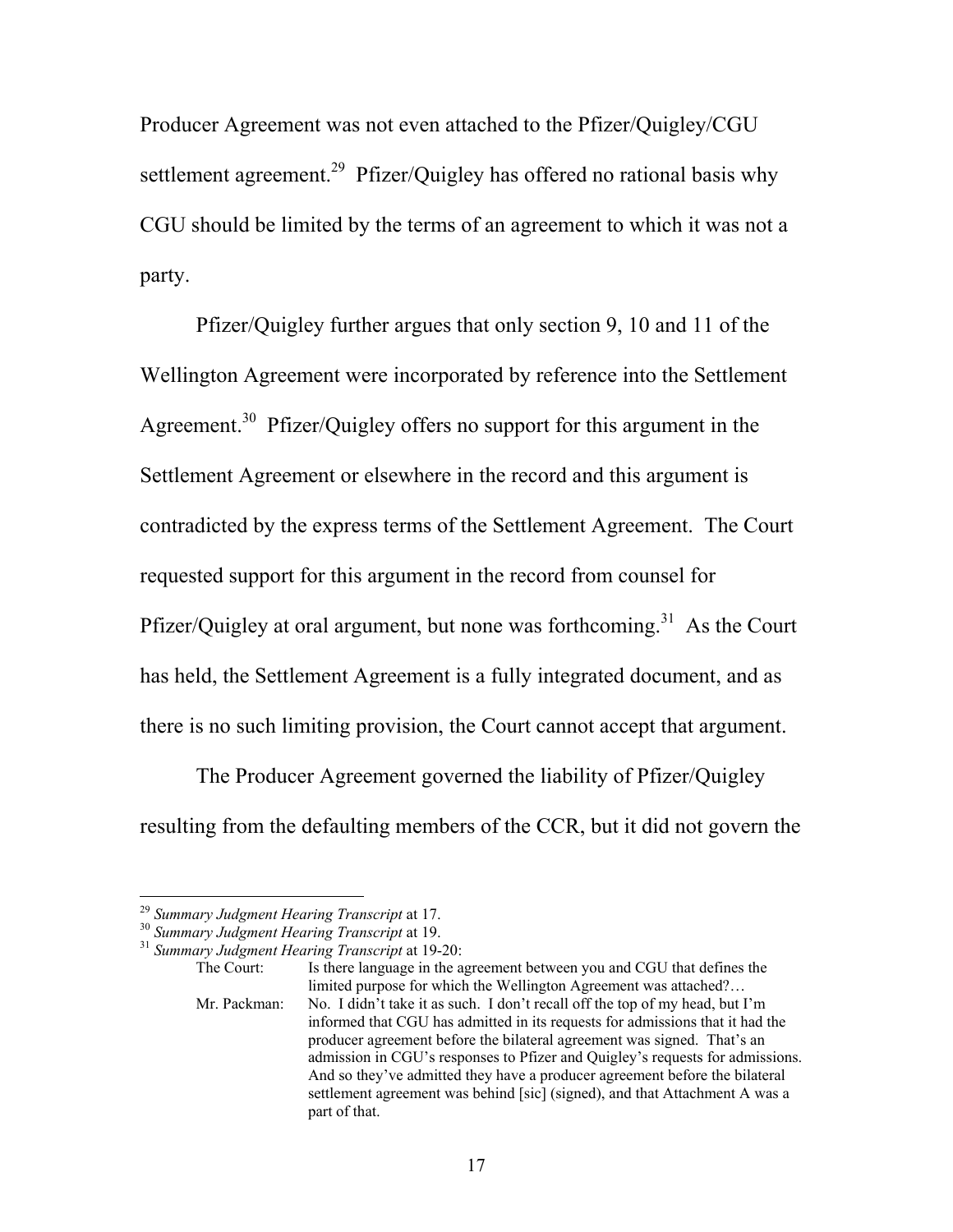liability of CGU. The Producer Agreement contained no clause like section E of the Wellington Agreement that limited the liability of remaining members for the shares of defaulting members. The Settlement Agreement governs the liability of CGU, and the Wellington Agreement, incorporated by reference, expressly provides remaining members shall not be liable for defaulting members' shares.

The Producer Agreement resulted in the joint and several liability of Pfizer/Quigley for which it seeks remuneration from CGU in this action. However, the Pfizer/Quigley/CGU Settlement Agreement governs the liability of CGU, not the Producer Agreement. From the clear terms of the Settlement Agreement, CGU is only obligated to pay Pfizer/Quigley to the extent it would have been under the terms of the Wellington Agreement. The Wellington Agreement expressly relieves Pfizer/Quigley from liability for the precise type of recovery they seek to recover from CGU in this case: defaulting members' shares. Therefore, CGU is not obligated to pay these amounts. Any other conclusion would require the Court to ignore section E of the Wellington Agreement.

It appears all amounts at issue in the instant action arise out of settlements that were agreed to with tort claimants, and were then renegotiated when defaulting members of the CCR failed to pay. To the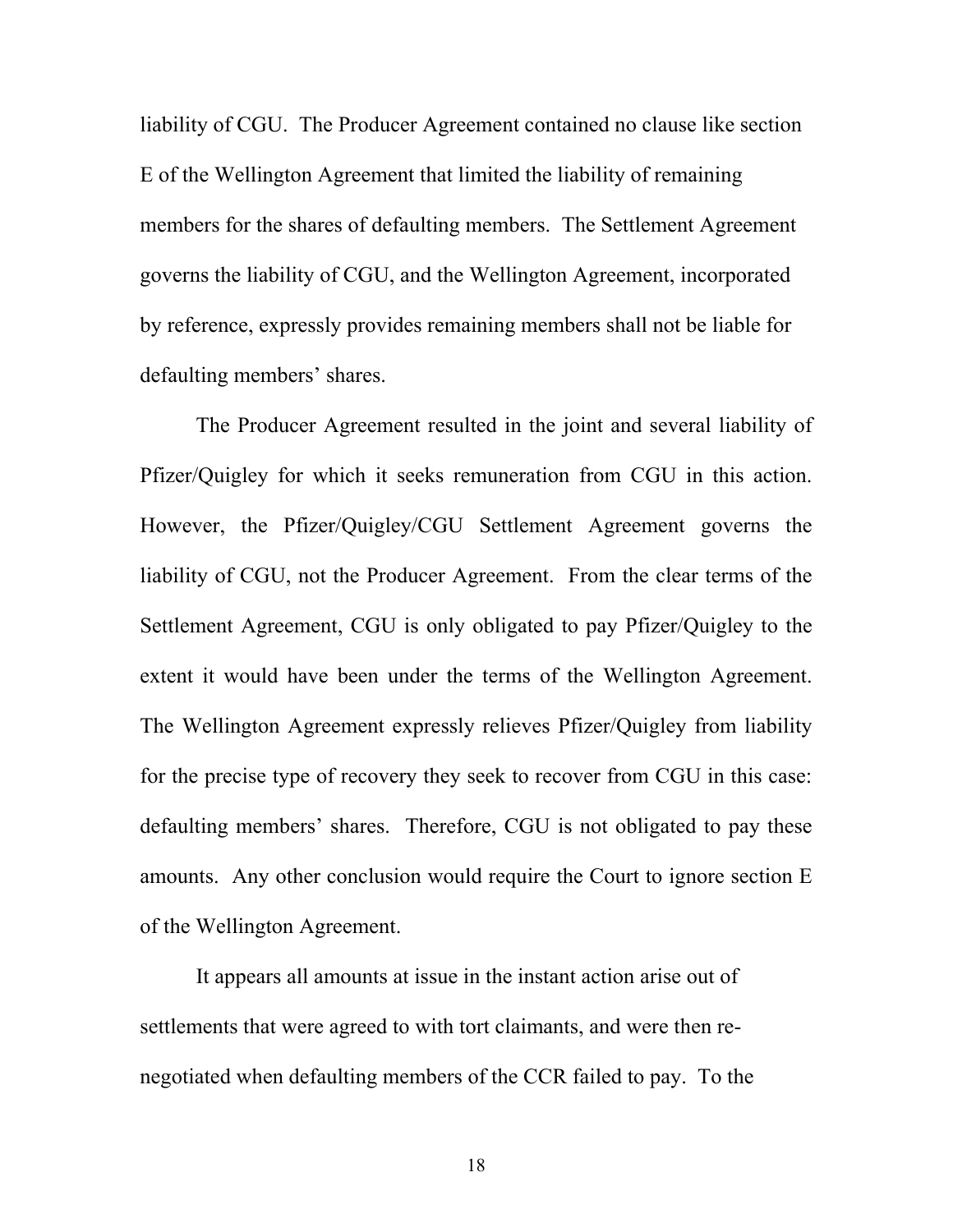extent Pfizer/Quigley re-negotiated payment amounts with tort claimants to assume the liability of defaulting members of the CCR, those amounts may not be recovered from CGU because section E of Wellington expressly requires such a result. To the extent any amounts for which Pfizer/Quigley became liable to tort claimants was an original amount, and not renegotiated to assume the liability of defaulting members of the CCR, CGU is responsible for paying those amounts to Pfizer/Quigley because section 2.1 of the Settlement Agreement expressly gave Pfizer/Quigley the authority to administer any claims in the first instance for which it was possibly liable:

Pfizer and Quigley, or their designees, have the exclusive authority and discretion to administer, evaluate, settle, pay or defend all Asbestos-Related Bodily Injury Claims.

Pfizer/Quigley also argues that CGU waived virtually all their coverage defenses in the Settlement Agreement.<sup>32</sup> While that may be true, the Court does not find the argument persuasive, as Pfizer/Quigley has not cited to anything that precludes CGU from benefiting from the terms of the Settlement Agreement.

#### **Conclusion**

As stated above, "[T]he Court may award summary judgment in favor of a nonmoving party if it finds that the material facts are undisputed and

<span id="page-18-0"></span> <sup>32</sup> *Pfizer/Quigley Opening Brief* at 11-12.